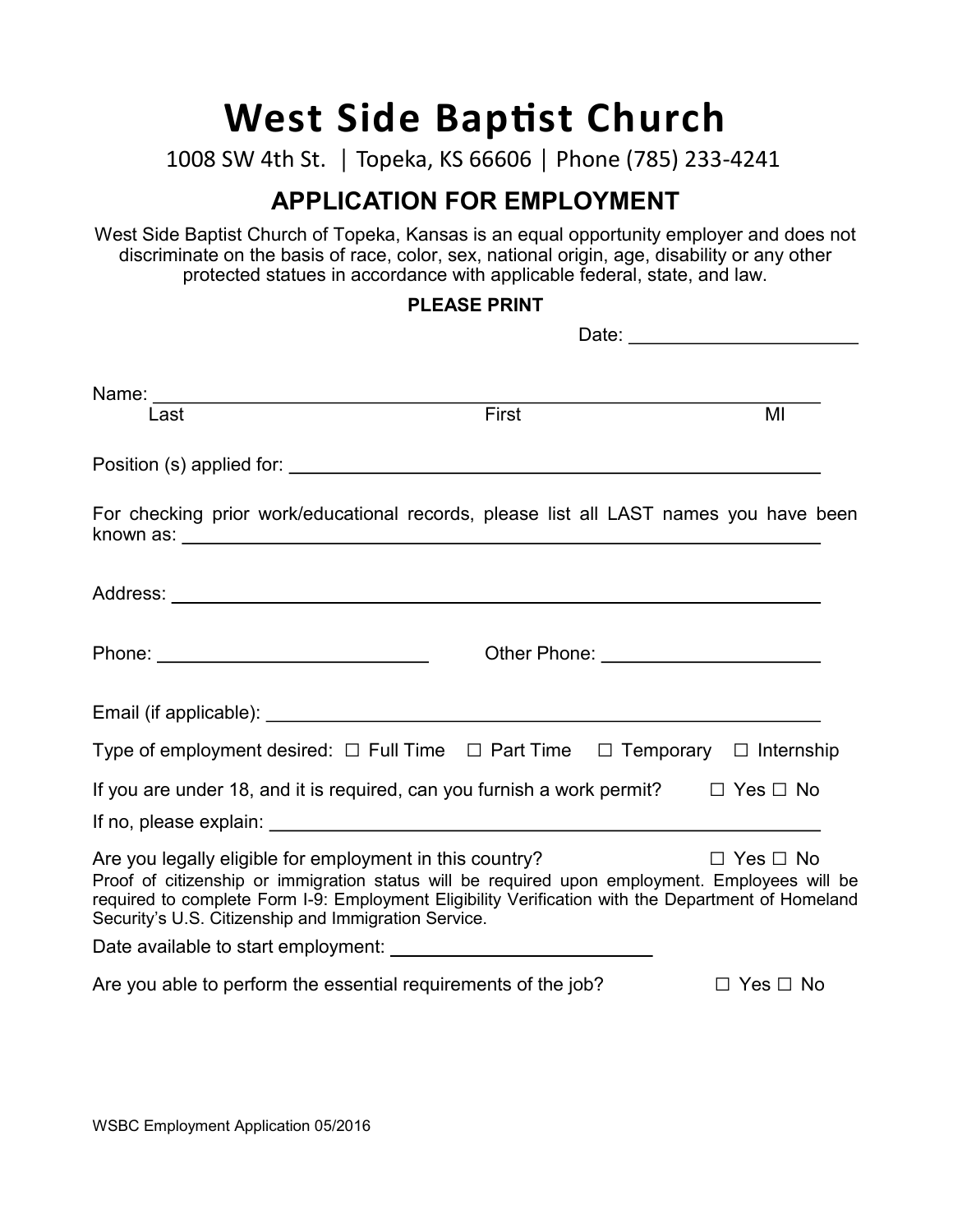#### **EMPLOYMENT HISTORY**

Provide the following information for your past three (3) employers, assignments, or volunteer activities, starting with the most recent:

| 1. Employer                                           | From: | To:                             |                      |
|-------------------------------------------------------|-------|---------------------------------|----------------------|
|                                                       |       |                                 |                      |
|                                                       |       |                                 |                      |
|                                                       |       |                                 |                      |
|                                                       |       |                                 |                      |
|                                                       |       |                                 |                      |
| Starting Salary: _____________________                |       | Ending Salary: ________________ |                      |
|                                                       |       |                                 |                      |
| May we have your permission to contact this Employer? |       |                                 | $\Box$ Yes $\Box$ No |
| 2. Employer                                           | From: | To:                             |                      |
|                                                       |       |                                 |                      |
|                                                       |       |                                 |                      |
|                                                       |       |                                 |                      |
|                                                       |       |                                 |                      |
|                                                       |       |                                 |                      |
| Starting Salary: ______________________               |       | Ending Salary: ________________ |                      |
|                                                       |       |                                 |                      |
| May we have your permission to contact this Employer? |       |                                 | $\Box$ Yes $\Box$ No |
| 3. Employer                                           | From: | To:                             |                      |
|                                                       |       |                                 |                      |
|                                                       |       |                                 |                      |
|                                                       |       |                                 |                      |
|                                                       |       |                                 |                      |
|                                                       |       |                                 |                      |
| Starting Salary: _______________________              |       | Ending Salary: ________________ |                      |
|                                                       |       |                                 |                      |
| May we have your permission to contact this Employer? |       |                                 | $\Box$ Yes $\Box$ No |

WSBC Employment Application 05/2016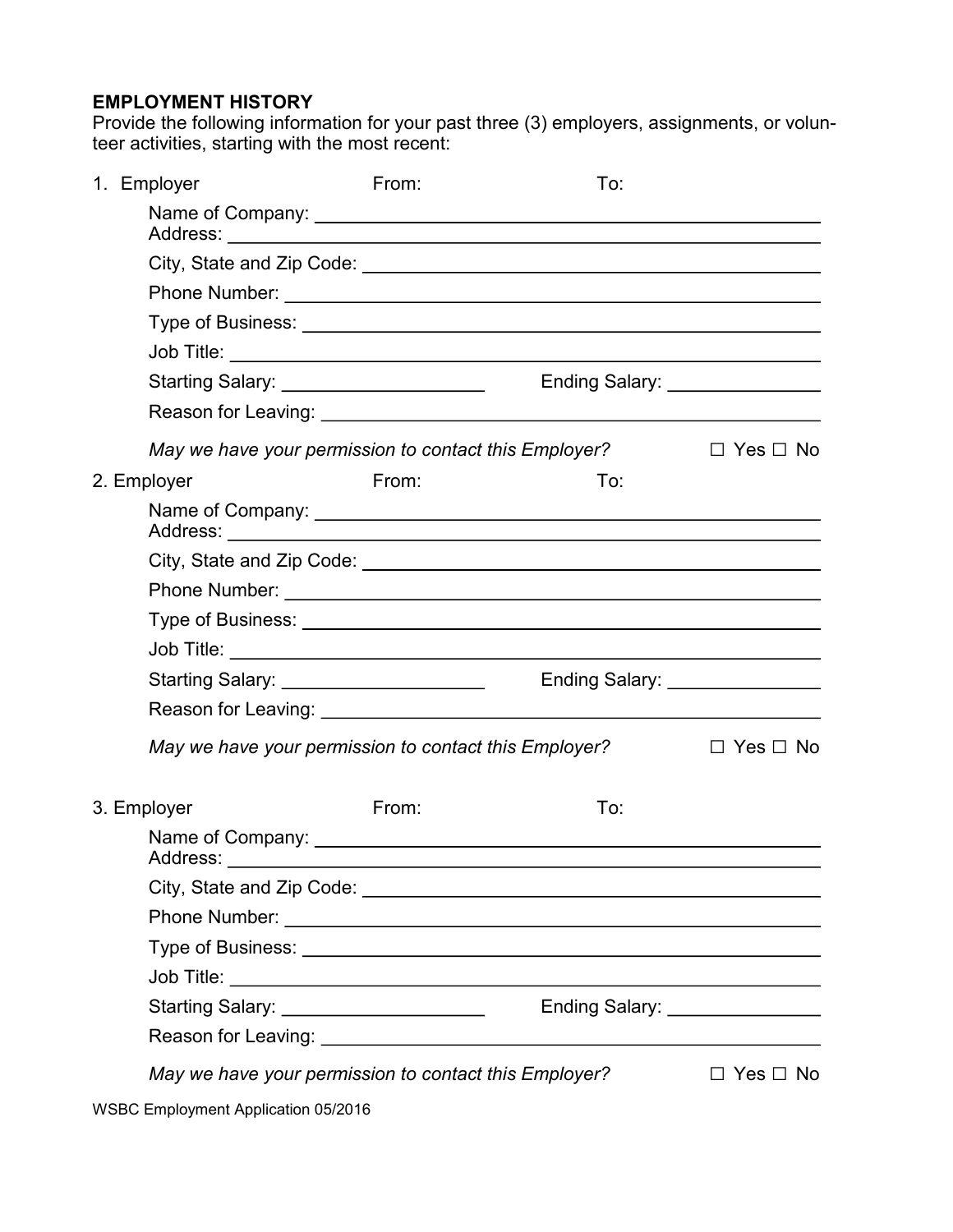# **EDUCATIONAL BACKGROUND**

|                    | Please indicate any other military service which you would like considered in connection with<br>,我们也不会有什么。""我们的人,我们也不会有什么?""我们的人,我们也不会有什么?""我们的人,我们也不会有什么?""我们的人,我们也不会有什么?""我们的人 |
|--------------------|-----------------------------------------------------------------------------------------------------------------------------------------------------------------------------------|
| <b>REFERENCES:</b> |                                                                                                                                                                                   |
|                    |                                                                                                                                                                                   |
|                    |                                                                                                                                                                                   |
|                    |                                                                                                                                                                                   |
|                    |                                                                                                                                                                                   |
|                    |                                                                                                                                                                                   |
|                    |                                                                                                                                                                                   |

## **OTHER INFORMATION:**

List any other information you think relevant to being able to perform job-related functions in the position for which you are applying:

WSBC Employment Application 05/2016